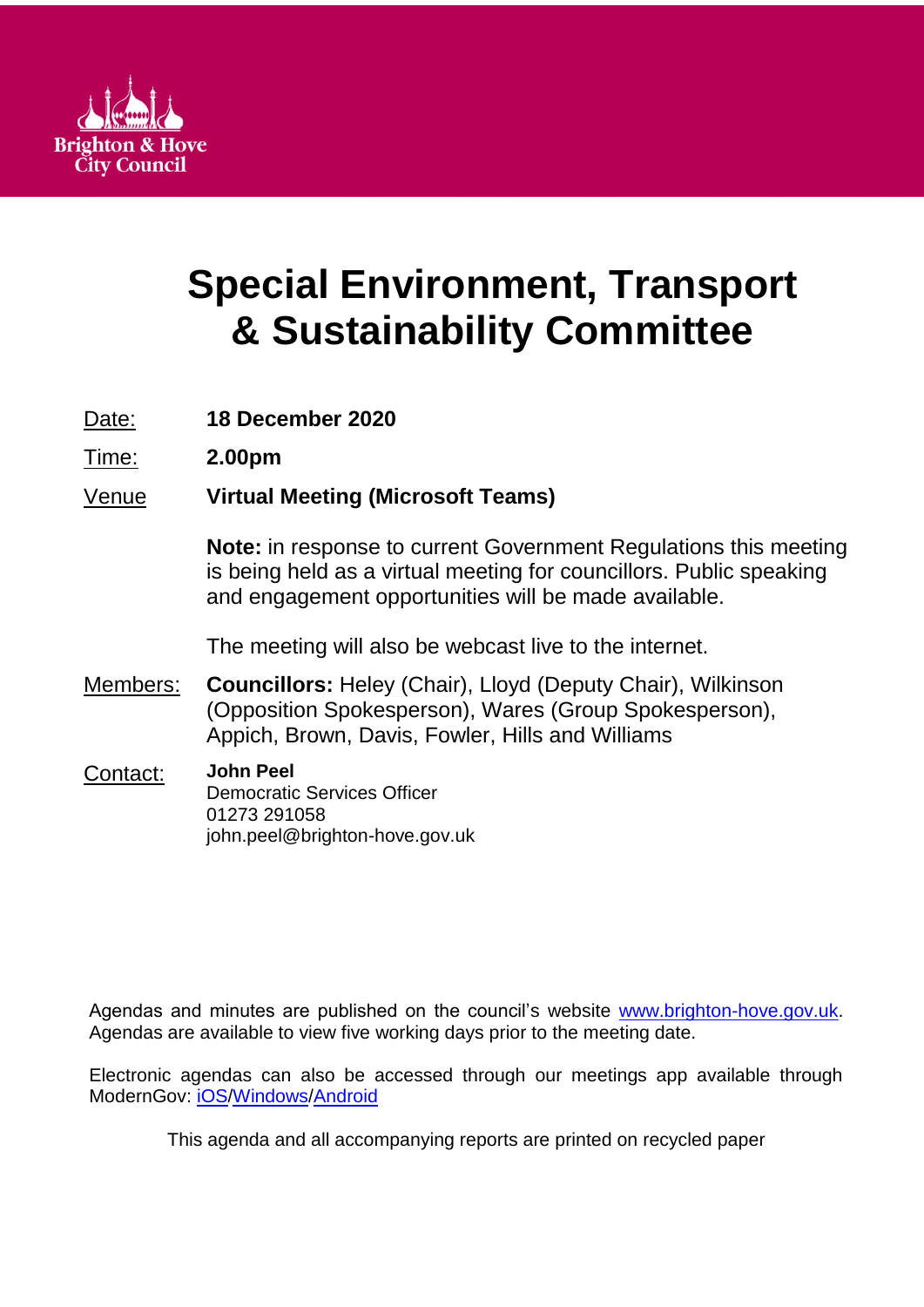#### **PART ONE Page**

#### **53 PROCEDURAL BUSINESS**

(a) **Declarations of Substitutes:** Where councillors are unable to attend a meeting, a substitute Member from the same political group may attend, speak and vote in their place for that meeting.

#### (b) **Declarations of Interest:**

- (a) Disclosable pecuniary interests;
- (b) Any other interests required to be registered under the local code;
- (c) Any other general interest as a result of which a decision on the matter might reasonably be regarded as affecting you or a partner more than a majority of other people or businesses in the ward/s affected by the decision.

In each case, you need to declare

- (i) the item on the agenda the interest relates to;
- (ii) the nature of the interest; and
- (iii) whether it is a disclosable pecuniary interest or some other interest.

If unsure, Members should seek advice from the committee lawyer or administrator preferably before the meeting.

- (c) **Exclusion of Press and Public:** To consider whether, in view of the nature of the business to be transacted or the nature of the proceedings, the press and public should be excluded from the meeting when any of the following items are under consideration.
	- *Note: Any item appearing in Part Two of the agenda states in its heading the category under which the information disclosed in the report is exempt from disclosure and therefore not available to the press and public. A list and description of the exempt categories is available for public inspection at Brighton and Hove Town Halls and on-line in the Constitution at part 7.1.*

#### **54 PUBLIC INVOLVEMENT**

To consider the following matters raised by members of the public:

- (a) **Petitions:** To receive any petitions presented by members of the public;
- (b) **Written Questions:** To receive any questions submitted by the due date of 12 noon on the 14 December 2020;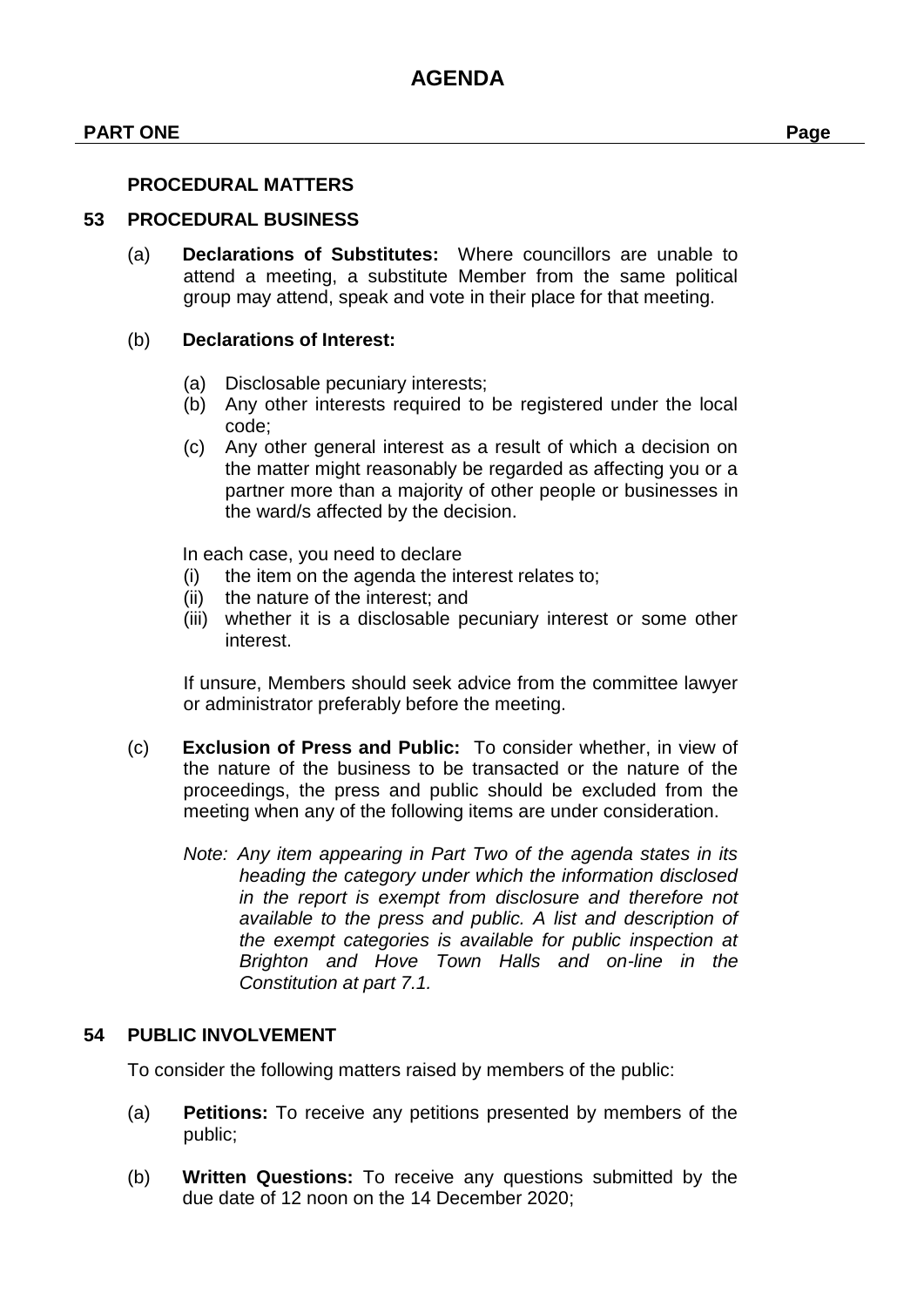(c) **Deputations:** To receive any deputations submitted by the due date of 12 noon on the 14 December 2020.

#### **55 MEMBER INVOLVEMENT**

To consider the following matters raised by Members:

- (a) **Petitions:** To receive any petitions;
- (b) **Written Questions:** To consider any written questions;
- (c) **Letters:** To consider any letters;
- (d) **Notices of Motion:** to consider any Notices of Motion referred from Full Council or submitted directly to the Committee.

#### **TRANSPORT & PUBLIC REALM MATTERS**

#### **56 EMERGENCY ACTIVE TRAVEL FUND – TRANCHE 2 TRANSPORT SCHEMES AND PLANS FOR CONSULTATION 5 - 66**

Report of the Executive Director, Economy, Environment & Culture

*Contact Officer: Laura Wells Tel: 01273 291028 Ward Affected: All Wards*

## **57 ITEMS REFERRED FOR FULL COUNCIL**

To consider items to be submitted to the 30 January 2021 Council meeting for information.

*In accordance with Procedure Rule 24.3a, the Committee may determine that any item is to be included in its report to Council. In addition, any Group may specify one further item to be included by notifying the Chief Executive no later than 10am on the eighth working day before the Council meeting at which the report is to be made, or if the Committee meeting take place after this deadline, immediately at the conclusion of the Committee meeting*